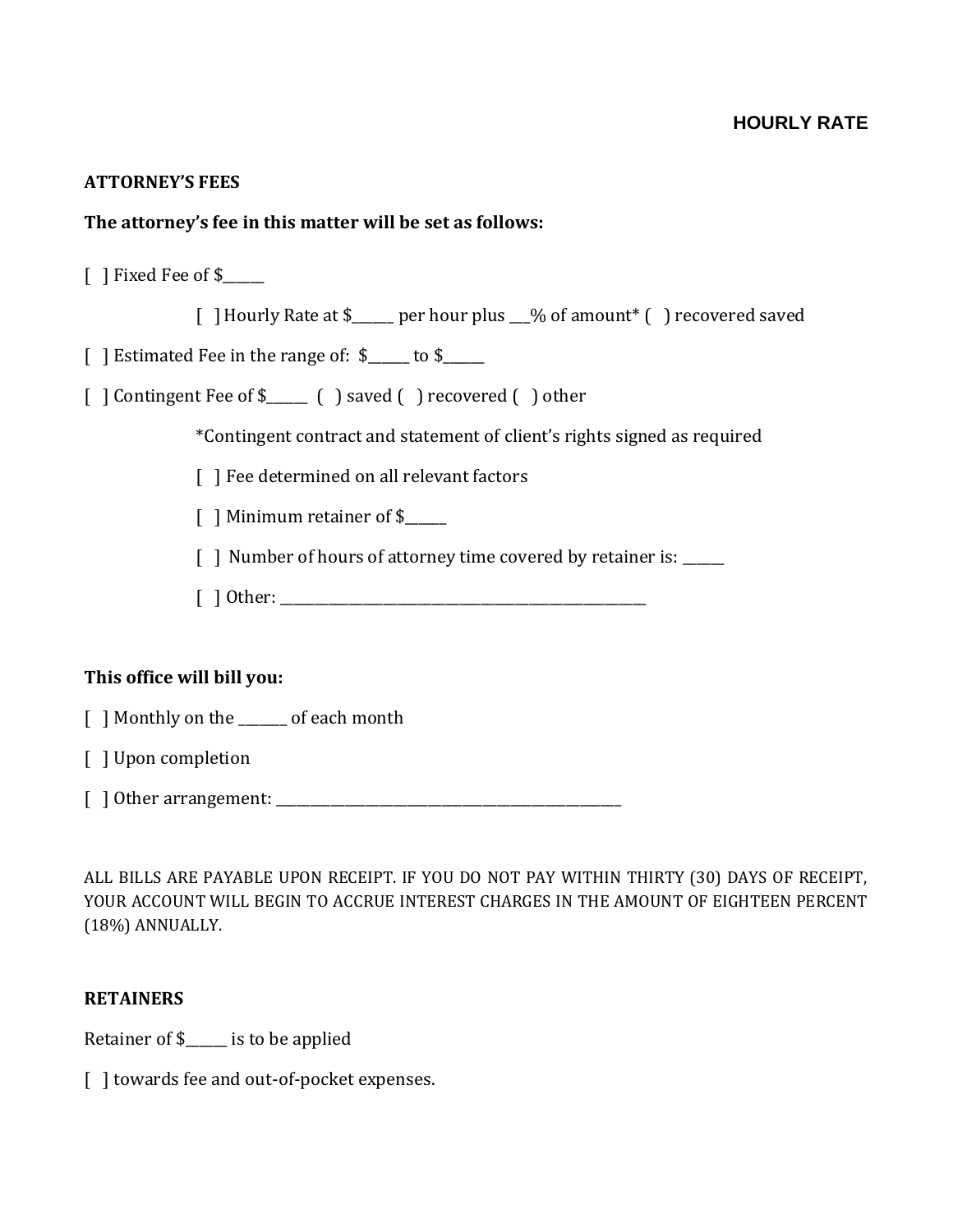[ ] towards fee.

- [ ] towards out-of-pocket expenses.
- [ ] Retainer is refundable.
- [ ] Retainer is nonrefundable.

# **COSTS AND EXPENSES**

Typical out-of-pocket expenses (**NOTE:** These are not attorney fees) for this matter may include:

- [ ] Costs such as court costs, filing fees, process server fees, deposition costs, sheriff or clerk of court fees, investigator's fees, etc.
- [ ] Abstracting charges or title insurance premiums, clerk's recording fees.
- [ ] Photocopying, long distance telephone, postage, travel costs.
- $\lceil$  1 Other:
- [] Estimate for costs and expenses (not including attorney's fees): \_\_\_\_\_\_\_\_\_\_\_\_\_
- [ ] Expected to range between \$ and \$.
- [ ] Not expected to exceed \$\_\_\_\_\_.
- [ ] No expenses expected.

**NOTE:** This is an estimate for your convenience; it is not a guarantee.

If the above properly sets forth our agreement, please sign below and keep one copy. Return the original together with your check in the amount of \$\_\_\_\_\_ .

We will draw \$\_\_\_\_ towards attorney fees and apply \$\_\_\_\_ towards out-of-pocket expenses as outlined above. If we do not receive the signed original of this agreement (you retain the copy), and your check within \_\_\_\_\_ days, we shall assume that you have obtained other counsel and shall mark our file "CLOSED" and do nothing further. Thank you.

| D                        | - |
|--------------------------|---|
| $\overline{\phantom{a}}$ |   |
|                          |   |

Attorney at Law